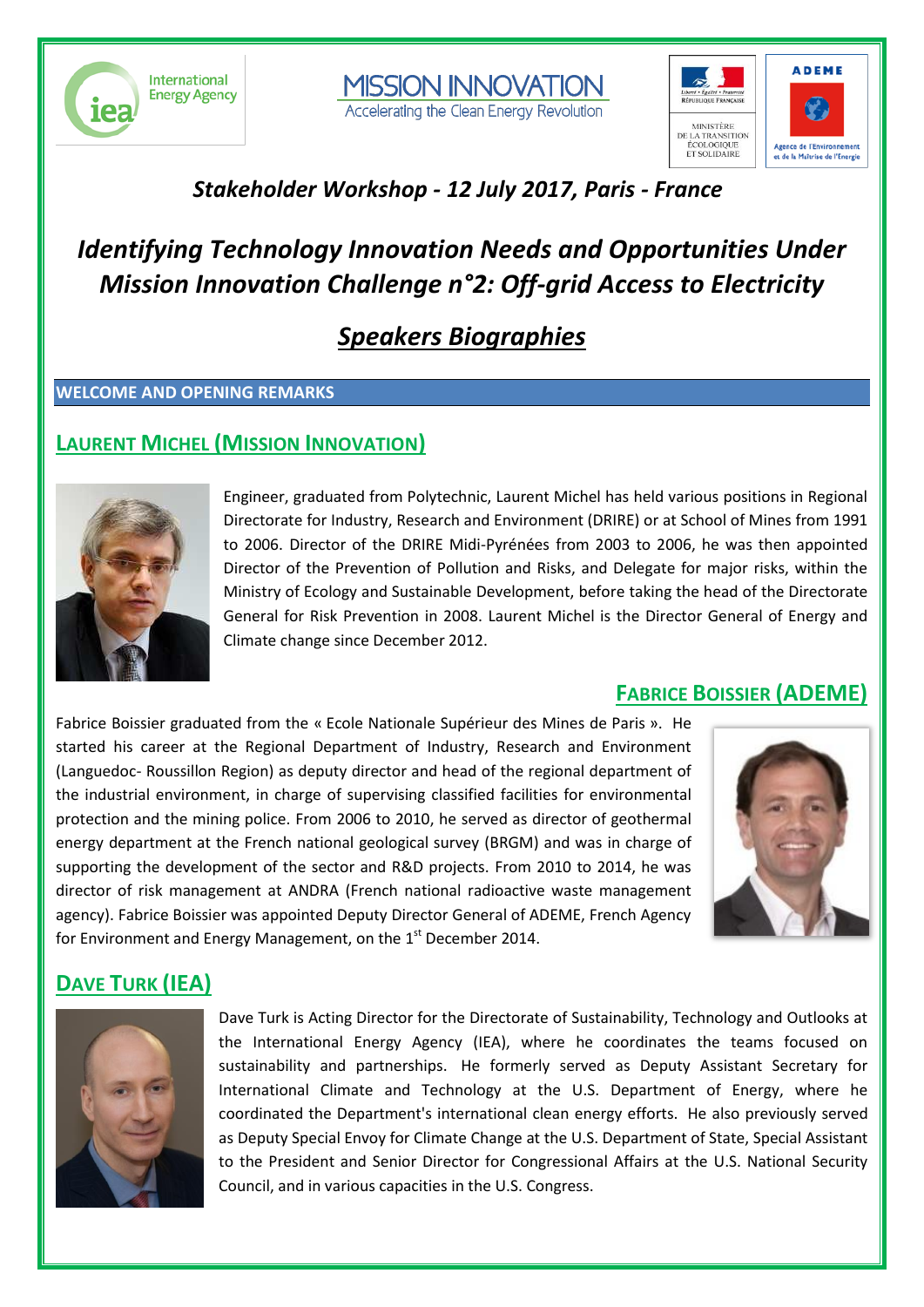

# **MISSION INNOVATION**

Accelerating the Clean Energy Revolution





#### **SESSION 1**

#### **FRANÇOIS MOISAN (ADEME)**



François Moisan was born the 11th November 1949 at Paris. He is a graduate on Electrical Engineer from Ecole Supérieure d'Electricité de Paris (1972) and Doctor in Economic Science (Université de Grenoble, 1983). He began his career at the National Scientific Research Center (CNRS) in 1978 to set up the research program on solar energy. He was Director of prospective at the French Agency on Environment and energy (ADEME) in 1992 and named scientific Director in 2004. He is presently executive Director of Strategy, Research and International Affairs and Scientific Director of ADEME. He is in charge of managing the "Investment for the Future" public fund operated by ADEME dedicated to support innovation in low carbon technologies promoted by companies. François Moisan is involved

in energy efficiency policies for more than 30 years and participated to several national and international committees on energy efficiency policies.

#### **LAURA COZZI (IEA)**

Laura Cozzi co-leads the World Energy Outlook the IEA flagship publication. She is in charge of energy demand, efficiency, power generation, renewables and environmental analysis. She also oversees the quantitative analysis and modelling underpinning the publication. She has been leading several editions of the Outlook, and has been co-author of seventeen editions of the report. Prior to joining the IEA in 1999, Ms. Cozzi worked for the Italian oil company ENI S.p.A. She has a Master Degree in Environmental Engineering (from Polytechnic Milan) and a Master's Degree in Energy and Environmental Economics (from Eni Corporate University).



#### **EMANUELE TAIBI (IRENA)**



Emanuele Taibi joined IRENA in September 2013. He is based with the IRENA Innovation and Technology Center in Bonn, Germany. He is responsible for assisting Member Countries in devising strategies for the transformation of the power sector. In his previous role he assisted islands countries in the transition to renewable energy, focusing on energy planning. Prior to joining IRENA, he was an Energy Specialist with the Secretariat of the Pacific Community (SPC) in the Federated States of Micronesia and a bioenergy officer with

UNIDO in Vienna. He has 15 years of experience in the energy sector and has been an international civil servant for the last 10 years, after his first years working for large international energy corporations and research institutions. He has a M.Sc. in Management Engineering (laude) and is a chartered industrial engineer from Italy.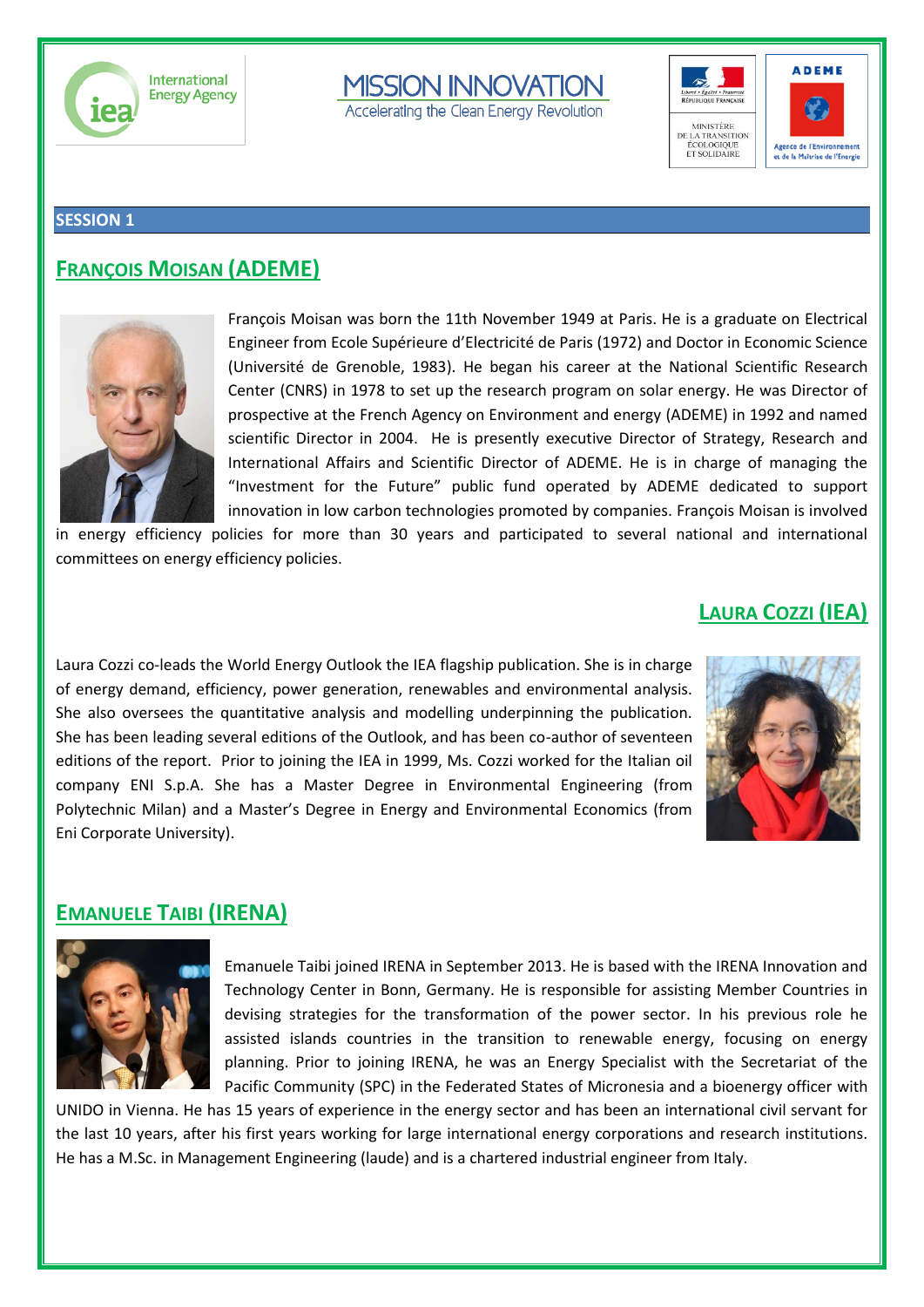

**MISSION INNOVATION** 

Accelerating the Clean Energy Revolution



#### **VINEET SAINI (INDIA)**

Mr. Vineet Saini is working as Scientist in Department of Science and Technology for the Government of India. His prime responsibility is to channelize the Clean Energy Research Initiative Programme . He holds a Master's degree in Energy & Environmental Management (IIT Delhi), MBA in Technology Management and also a Certified Energy Auditor of Bureau of Energy Efficiency, India. His professional experience of 21 years encompasses diverse assignments in Energy and Water sector projects.



#### **EL HADJI DIOP (UNDP)**



El Hadji DIOP is the Facilitator of The Inclusive Business Ecosystem Platform for Solar Energy by the UNDP in Senegal. As the general secretary of COPERES (Conseil Patronal des Energies Renouvelables in Senegal) he is very active in the private sector of renewable energy in Senegal and West Africa. He graduate in 1991 in Telecoms Engineering in Fachhochschule in Munich, Germany and received his MBA 2001 on International Marketing in European School of Business in Reutlingen, Germany. After completing his Engineering degree with a Solar study in 1993 in IHK (Industrie und Handelskammer) in Munich, Germany, he started to develop solar applications for the industry sector. 2010, he built the first energy positive house in Senegal, that injects the energy excess into the grid and in 2016 the first Solar boot

in Senegal. He is member of several national and international organisations like DGS (Deutsche Gesellschaft für Solarenergie) or ISES (International Solar Energy Society).

#### **SESSION 2.1**

#### **PAOLO FRANKL (IEA)**

Paolo Frankl is Head of the Renewable Energy Division at the International Energy Agency (IEA), which he joined in 2007. Dr. Frankl leads the IEA's work on renewable energy, providing policy advice in the areas of technology, markets and systems integration. He is a member of several international advisory committees, including the EU PVSEC International Scientific Advisory Board and the Helmholtz Association of German Research Centres. A physicist by training, Dr. Frankl holds a Ph.D in energy and environmental technologies from the University of Rome. He was also Marie Curie post-doc research fellow at INSEAD in Fontainebleau, France. Dr. Frankl has over twenty years of experience working on renewable energy systems and markets, life cycle assessment and eco-labeling. Prior to joining the IEA, he worked as Senior Researcher for the Italian Research Institute,



Ambiente Italia, and was Scientific Head of the Italian environmental research and consulting firm, Ecobilancio. From 2000 to 2002 he served as Advisor to the Director-General of the Italian Ministry for the Environment. Dr. Frankl also spent many years in Assistant Professor positions in environmental technologies at the University of Rome, University of Florence, and l'Ecole des Mines de Paris.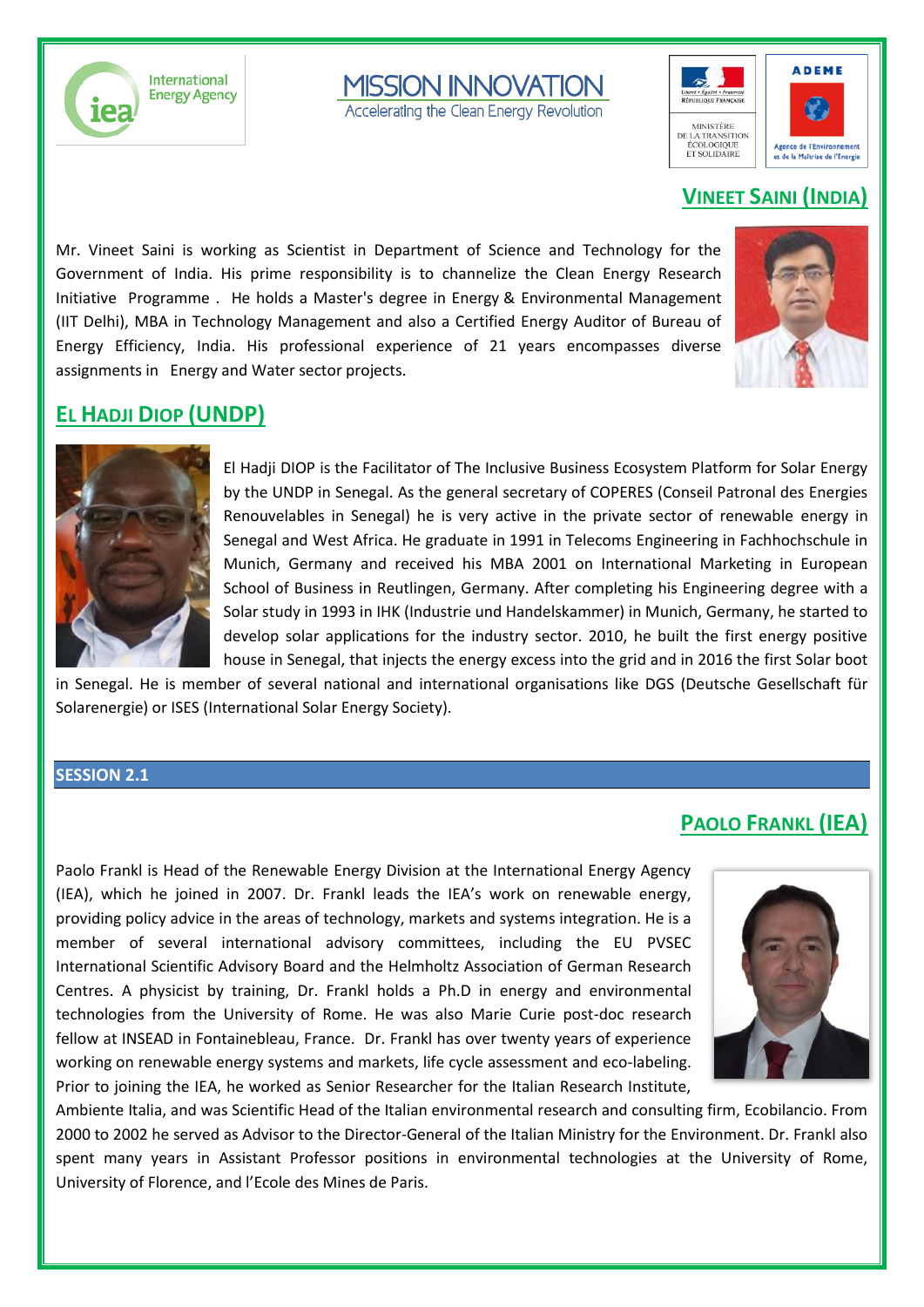

# **MISSION INNOVATION**

Accelerating the Clean Energy Revolution





#### **ASTRIA FATAKI & ABEL KIDANE (ENERGY GENERATION)**



Astria Fataki is a young and passionate entrepreneur. French with Congolese origin, she grew up with those two cultures, making her an open-minded person. Incensed by development inequalities she participated in the creation of the association Ligthing a Billion Lives, dedicated to rural electrification in Africa. This experience allowed Astria Fataki to witness the weaknesses of such a model. In January 2016, she decided for her association to move towards a model based on "made in Africa" technological innovation and youth

entrepreneurship, thus becoming "Energy Generation". The initiative is now represented by a network of ambassadors through 24 countries in Africa.

Abel Kidane is a 19 years old Ethiopian inventor. In 2016, he was nominated to join the first pilot-promotion of Energy Generation. Selected for its hand-crank power bank project, its prototype was successfully awarded one year later at the Africa Energy Generation Award. His product allows users to power their everyday electronical devices through USB ports. With its unbeatable price, it is designed to be accessible to large parts of the population. By implementing an all-made-in-Africa production channel, realization costs have indeed been diminished drastically. The product will become available on the Ethiopian Market by the end of 2017.

#### **PHILIPPE MALBRANCHE (INES)**

Philippe Malbranche got an engineering degree at "Ecole Centrale de Paris". He started working in 1980 in the South Pacific on rural electrification projects with renewable energies. He joined successively the French Department of Energy as advisor on renewable energy policy, Photowatt, the French PV manufacturer, and CEA-GENEC, a research laboratory with 25 people focused on PV and storage systems, which he managed until 2004. Then, he participated to the setting up of INES, the French Solar Energy Research Institute, which hosts 400 researchers involved in all the solar value chain, and where his position now is General Director.



#### **FABIO BELLONI (EUROPEAN COMMISSION)**

Fabio Belloni is Principal Administrator at the European Commission, Directorate-General for Research & Innovation, where he is in charge of the research programme and policy for the photovoltaic sector. He is also the Commission's contact person for Mission Innovation Challenge #2. He is a physicist, and in his previous appointments at the Commission's Joint Research Centre and several research institutions in Italy, he has worked as a scientist in the fields of nuclear materials, plasma physics and applied physics. He has authored about 100 scientific and policy publications.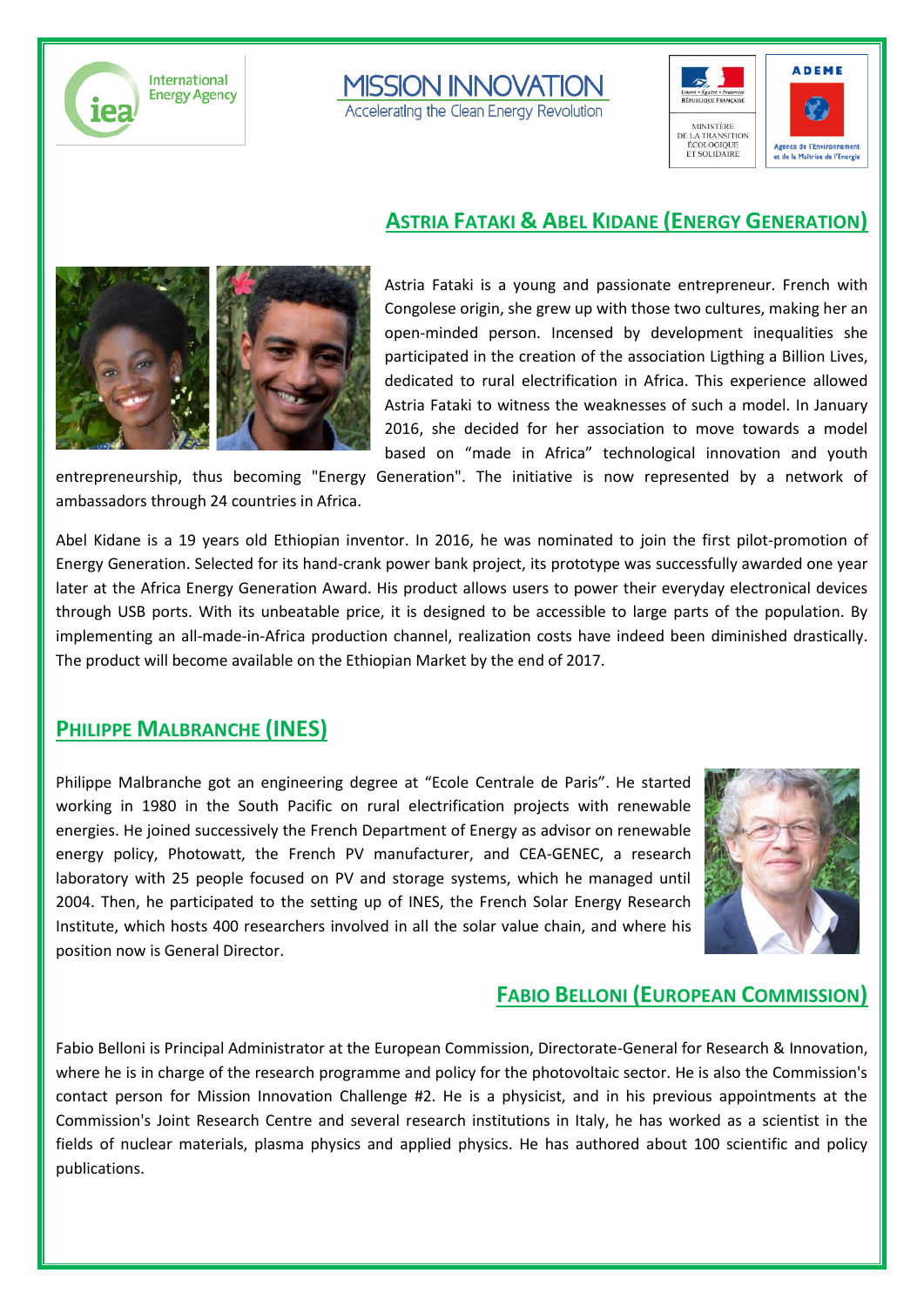iez

**International Energy Agency** 



Accelerating the Clean Energy Revolution





### **THOMAS ANDRÉ (SCHNEIDER ELECTRIC)**



Thomas André leads the strategy of the Access to Energy program at Schneider Electric. He started his career as an electronic hardware engineer and project manager in a French SME. After studying sustainability, Thomas joins Schneider Electric in early 2010 to work on its inclusive business program. He covered coordination and then business development positions in parallel of conducting a PhD thesis, questioning the interactions between Base of the Pyramid, CSR and corporate strategies. Thomas holds an Engineering degree from ESME Sudria, a MSc in Sustainability from HEC Paris, and a PhD in Economics from Ecole Polytechnique.

#### **STEFAN NOWAK (IEA PVPS TCP)**

Stefan Nowak is an experimental physicist by training. His academic research activities covered thermonuclear fusion, plasma and surface physics as well as thin films. His biography is characterised by a continuous evolution from research to technology management involving aspects of advanced research in different areas of energy, materials and processing. He has a broad technological expertise which also covers activities in technology management, communication and policy. He presently works as an energy expert specialised in the field of photovoltaics and renewable energies where he occupies a number of official functions.



#### **IGNACIO CRUZ (IEA WIND ENERGY TCP)**



Ignacio joined the CIEMAT (MEIC), the main Public Research Centre specialized in energy and the environment in Spain in July 1991 after completing an MSc in Electrical Engineering in 1991 Since 2005, as Head of Wind Energy Unit at CIEMAT, Ignacio coordinated a team of researchers developing activity on wind turbines conceptual design and testing, systems integration, energy storage and development of models for simulating and forecasting the wind over land and sea, He has also run the working group on wind applications research in the Spanish Scientific Technology Network for the Wind Power Sector. Ignacio has collaborated with the IEC since 2006. He is member of the IEA Wind ExCo since 2005. He is the OA of the IEAWind Task 27 since 2008. He is member of the EWI

and the EERA Wind Join Program since 2008, He is member of the SET Plan SC since 2010. He is member of the Board of the Catalonia Institute for Energy Research IREC. Finally he has reviewed and published more than 20 scientific articles and has participated expert meetings, congresses, panels of evaluation of projects and courses.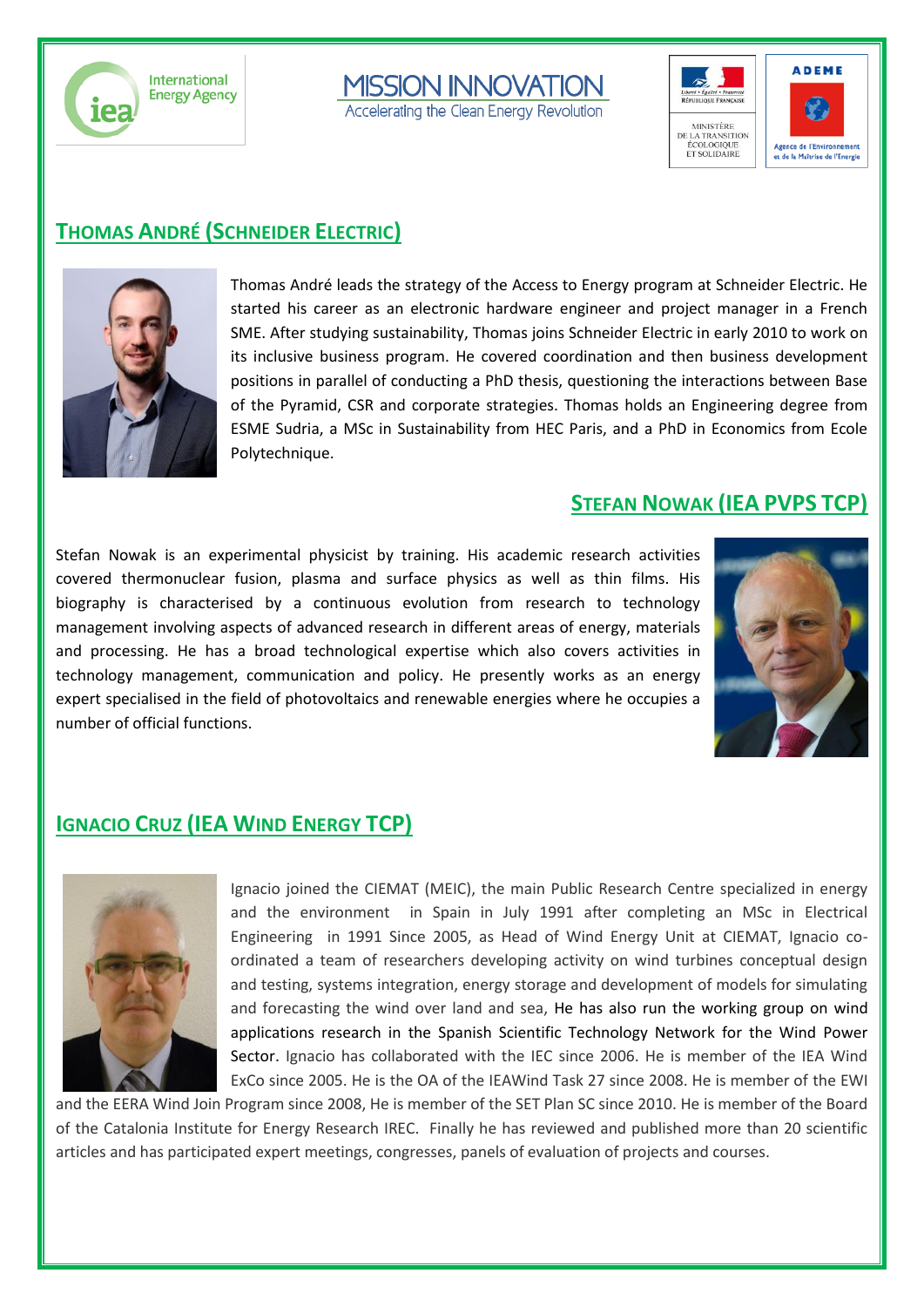



Accelerating the Clean Energy Revolution



#### **CHRISTIAN DE GROMARD (AFD)**

Christian de Gromard is an electrical engineer who turned early on in his career to renewable energy and energy management in developing countries. After gaining his first industry experience focusing on electrical equipment, he worked from 1980 to1981 at the Indian Institute of Science (Bangalore) on mini hydropower plants and decentralized electrification projects. In 1982, he joined the French Environment & Energy Management Agency (now ADEME) as Head of the Africa Division. After launching the concept of preelectrification, he created in 1987 an engineering office specializing in rural electrification and renewable energy in developing countries. He joined the AFD in 1993 where he was in



charge of the Climate Unit at the French Facility for Global Environment (FFEM), then Head of Energy Projects in different regions (Maghreb, Sub-Saharan Africa, Brazil, China, India, Thailand, French overseas departments...). Principal Energy Advisor since 2009, Christian de Gromard coordinates the development of AFD's energy strategy.

#### **SESSION 2.2**

### **LISA DIGNARD-BAILEY (NATURAL RESOURCES CANADA)**



Dr. Lisa Dignard-Bailey serves as the point of contact for the Canadian government as part of the Mission Innovation Challenge #2 on Off-grid Access to Electricity. She is a research program director on the Integration of Renewable and Distributed Energy Resources at the CanmetEnergy research center within the innovation Energy Technology Sector of the department of Natural Resources Canada. Lisa supports the development of solar energy standard and recommended guidelines through her work as chair of the Canadian Integrated Committee on Photovoltaic Standards and the International Electrotechnical Commission Technical Committee 82. She is actively promoting the lessons learned from Smart Grid R&D and demonstration investments as a member of the executive committee of

the IEA International Smart Grid Action Network (ISGAN) and serves as the point of contact for the Canadian government for the Mission Innovation challenge #1 on Smart Grid. She obtained her doctoral degree from the University of Western Ontario in Chemistry and completed her post-doctoral studies at École Polytechnique de Montréal in Engineering Physics.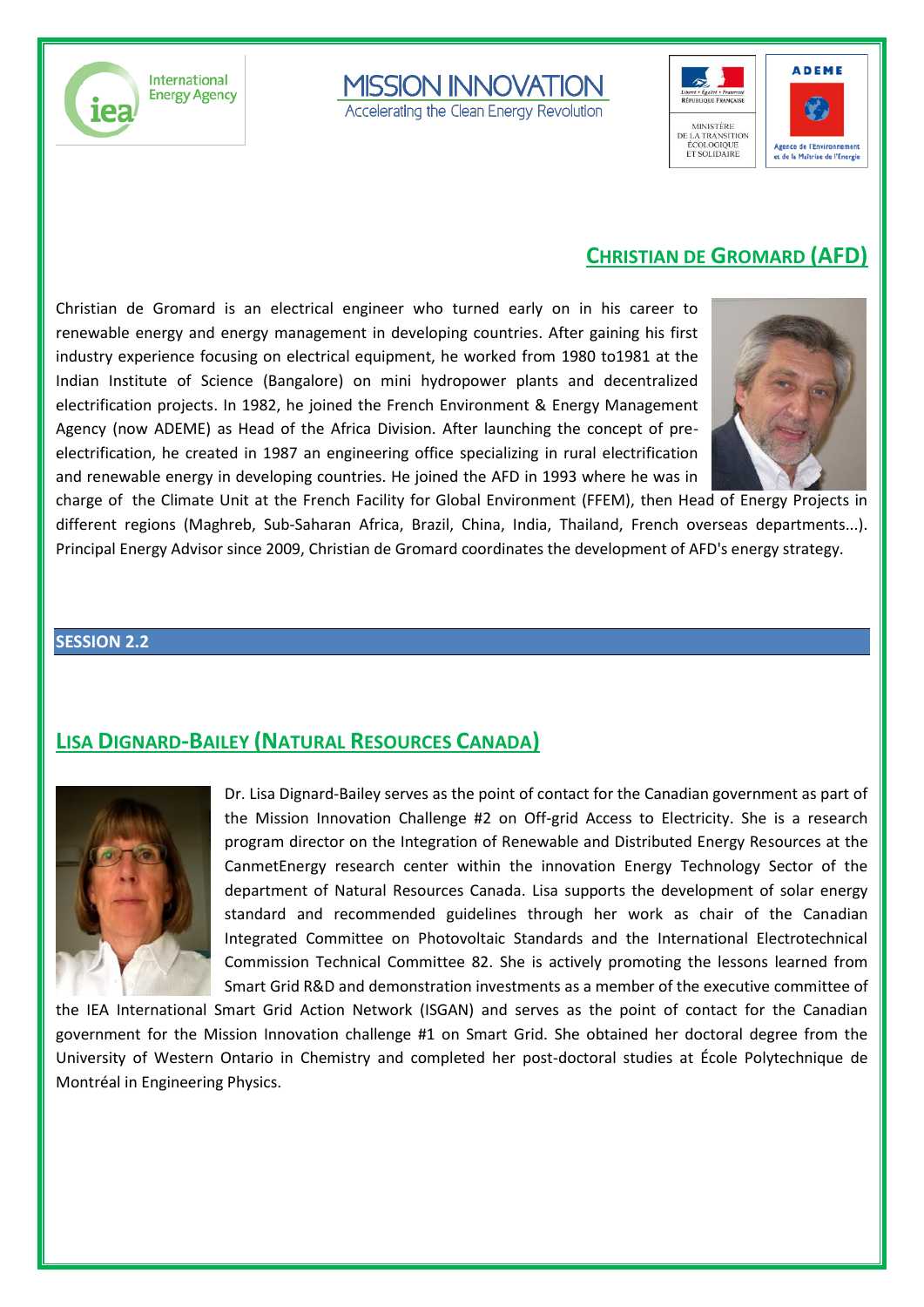

**MISSION INNOVATION** 

Accelerating the Clean Energy Revolution



#### **ROBERT STONER (MIT)**

Robert Stoner is the Deputy Director for Science and Technology of the MIT Energy Initiative, and Founding Director of the MIT Tata Center for Technology and Design. He is currently member of the MIT Energy Council, and the Science and Technology Committee of the Alliance for Sustainable Energy which oversees the National Renewable Energy Laboratory. His current research interests include energy technology and policy for developing countries, and design for resource constrained settings. Dr. Stoner has worked extensively in academia and industry throughout his career. He is the inventor of numerous optical measurement and computational techniques, and has built and managed successful technology startups in the semiconductor, IT and optics industries. From 2007 through 2009 he lived and worked in Africa and India while serving in a variety of senior roles within the Clinton Foundation. He



earned his Bachelor's degree in engineering physics from Queen's University, and his Ph.D. from Brown University in condensed matter physics, serving as a member of the engineering faculty there from 1995 through 2002.

#### **CATHY ZOI (ODYSSEY)**



Cathy Zoi is co-founder and President of ODYSSEY. She is also an adjunct professor and Precourt Institute Scholar at Stanford. Previously, Cathy was Assistant Secretary of Energy in the Obama Administration. She was the founding CEO of SunEdison Frontier Power, the Alliance for Climate Protection, and the Sustainable Energy Development Authority. Cathy has been an investor (Silver Lake and Bayard Capital) and a company director, and is currently on the boards of Sunco and Ice Energy. She was Chief of Staff for Environmental Policy in the Clinton White House and pioneered the Energy Star program at the US EPA. Cathy has a B.S. in Geology from Duke University and a M.S. in Engineering from Dartmouth.

#### **AARON LEOPOLD (PRACTICAL ACTION)**

Aaron Leopold wears a number of different hats in the energy access and energy for development spaces. He serves as Practical Action's Global Energy Representative, and is the co-lead author of their annual Poor People's Energy Outlook report. Through this role and as the Deputy Director of the Power for All partnership and campaign, Aaron work with donors, financiers and the private sector to develop new ways of working and implement best practices within the energy access space. He also serves on the Private Sector Advisory Group of the Green Climate Fund (GCF), and the Board of Directors of the Alliance for Rural Electrification (ARE), the global industry association for minigrids developers and operators. He furthermore sits on steering and advisory committees related to climate and energy



finance at the Climate Investment Funds of the World Bank, the International Renewable Energy Agency (IRENA), and a coalition of non-profits working on energy for development. Prior to coming to Practical Action, Aaron was Director of Environment & Sustainable Development at the Global Governance Institute, a Brussels-based think tank, and team leader at the International Institute for Sustainable Development. Aaron has a Master's degree in Global Political Economy from the University of Kassel, Germany.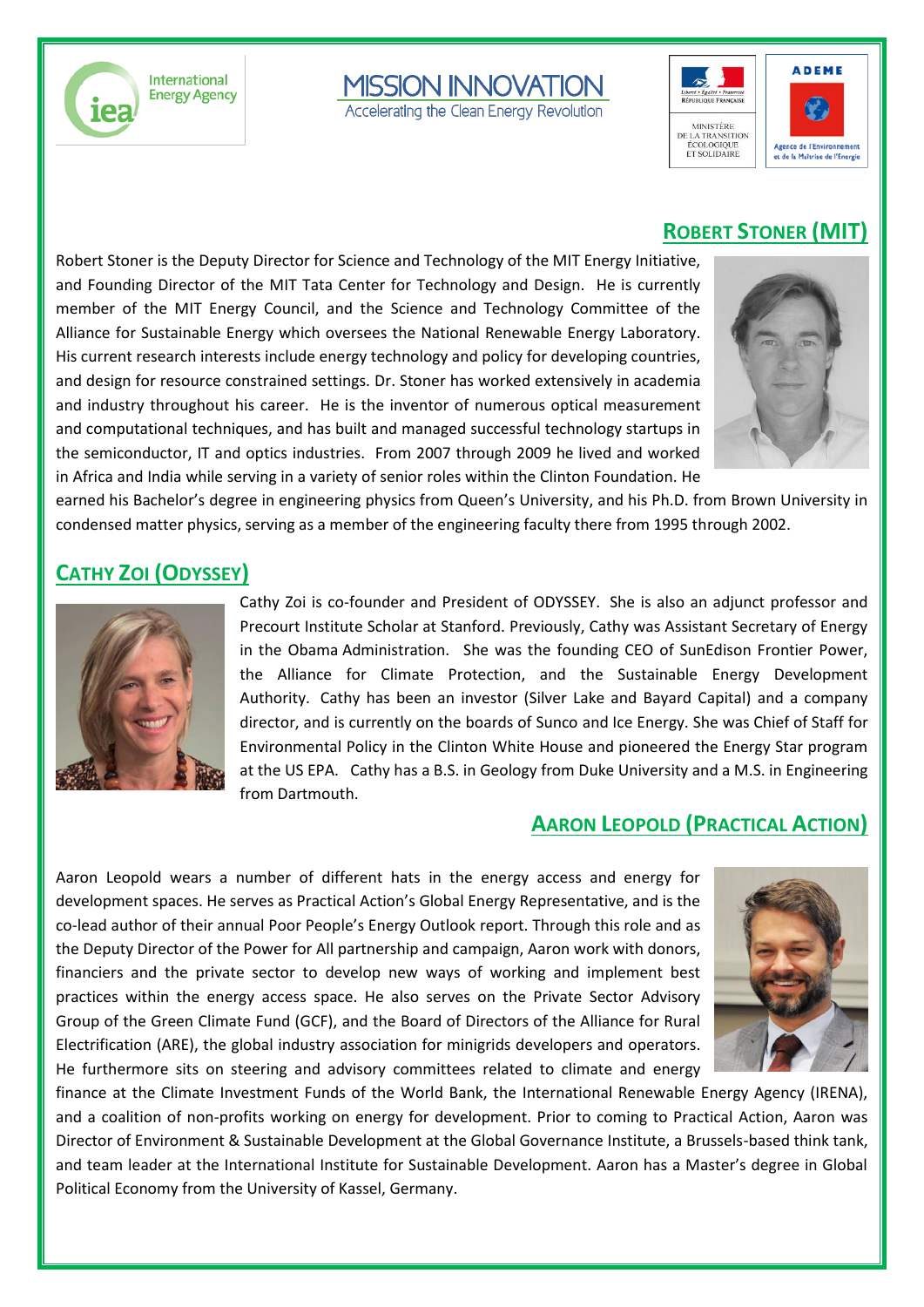



Accelerating the Clean Energy Revolution



#### **THOMAS DUVEAU (MOBISOL)**



Thomas Duveau joined Mobisol as Head of Business Development in June 2013. With his team, he is responsible for market entry strategies and strategic partnerships. Thomas worked as an officer for renewable energies for WWF Germany from 2008 to 2013. Prior to that, he served as Vice President at Global Capital Finance (Investment with a focus on renewable energies) 2005 to 2008. From 1997 to 2004 he worked in the Corporate Strategy Department of REUTERS in Germany, UK and USA. Thomas graduated in Economics, Econometrics and environmental management.

#### **MARC GRATTON (ÉLECTRICIENS SANS FRONTIÈRE)**

After more than ten years in the French Power Company EDF, working mainly on power distr ibution, market and regulation issues, Marc Gratton joined Electriciens sans frontières in 201 0 to address risk management issues. He was appointed Executive Director in 2012. Since th en he has been in charge of coordinating the Headquarter's team and takes part in the NGO' s strategy and operational issues.



#### **JOHN RIDLEY (M-KOPA)**



Jon Ridley is Director of M-KOPA Labs – the business unit responsible for research and development of M-KOPA's future products and services. With a customer base of over 500,000 customers of the company's Pay-As-You-Go energy products using mobile money. Jon and his team are exploring ways to provide customers with: more power; more productive uses of power; smart content to their connected TV's; how to reach more rural customers; and how to provide valued agricultural and educational products leveraging customer's extensive credit histories with M-KOPA. With a long career in international

development Jon previously managed a number of Innovation Challenge Funds that supported early stage product developments such as in mobile money, and other innovations using mobile and digital technology.

#### **HOLMES HUMMEL (CLEAN ENERGY WORKS)**

Clean Energy Works was founded by Dr. Holmes Hummel to accelerate investments in the clean energy economy with inclusive financing. As the champion for the Pay As You Save (PAYS) system, Dr. Hummel led Clean Energy Works to win the FiRe Award for high-impact innovation at the Bloomberg New Energy Finance "Future of Energy Summit." Dr. Hummel also serves on the board of [Cornerstone Capitala](http://cornerstonecapinc.com/)s well as [Cleantech Open.](http://cleantechopen.org/) Previously, Dr. Hummel served as the Senior Policy Advisor in the Department of Energy's Office of Policy & International Affairs from 2009-2013. In addition to prior work with energy innovators in the



Silicon Valley, Dr. Hummel earned a doctorate degree from Stanford University for interdisciplinary research on energy technology scenarios that achieve 100% clean energy for all.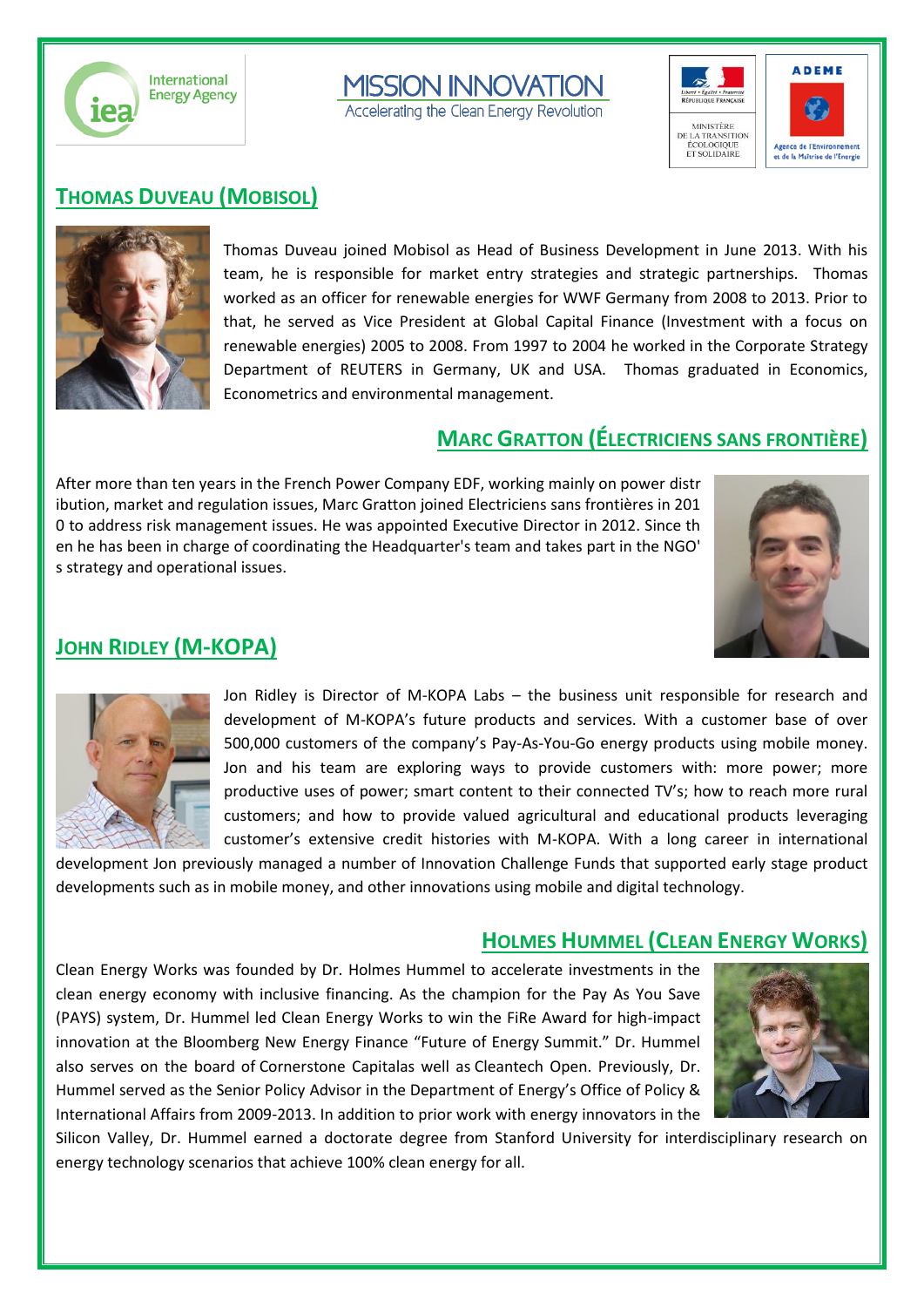

## **MISSION INNOVATION**

Accelerating the Clean Energy Revolution





#### **SESSION 3**

#### **FRANK VAN DER VLEUTEN (THE NETHERLANDS)**



Frank van der Vleuten works as senior policy advisor for renewable energy in the Ministry of Foreign Affairs of the Netherlands, and acts as co-chair of the Scaling-up Renewable Energy Program of the Climate Investment Funds. Before joining the Ministry, Frank coordinated an international NGO network on access to energy, supported the Asian Development Bank as team leader for the Energy for All secretariat, and was managing director of a thin film solar manufacturer serving the commercial solar market in a.o. Africa.

#### **MARK RADKA (UNEP)**

Mark started his career as a U.S. Peace Corp Volunteer in Thailand in 1982, where for 3½ years he designed and oversaw construction of rural infrastructure projects while working with the Local Administration Department of the Thai Government's Ministry of Interior. This led to a position as an Associate Programme Officer at UNEP's Regional Office for Asia and the Pacific (ROAP) where he worked on industrial environmental management projects, including with the UNEP Industry and Environment Office, DTIE's predecessor. Mark then left UNEP and worked in Washington, D.C. as a consultant to the U.S. Environmental Protection Agency and the World Bank, where he managed technology cooperation projects in developing countries, mostly related to the phase-out of Ozone



Depleting Substances and climate change. Lured back to ROAP in 1994 he oversaw an expansion of UNEP's industryrelated programmes in Asia before moving to Paris in 1998 to help establish the energy programme in UNEP IE. Mark's responsibilities are the day-to-day management and general coordination of UNEP's energy and climate change mitigation efforts. He keeps watch over staffing and programme budgets, maintains relations with donors and supporting institutions, and oversees communication of UNEP's energy and climate change mitigation 'messages', including within the UN system.

### **JOHN KEANE (GOGLA)**



John has extensive front line experience within the off grid sector, which began 17 years ago when he became acutely aware of the pressing need to address energy needs after living as a volunteer in rural Tanzania. John has led solar operations across Africa, playing an instrumental role in establishing the charity SolarAid and scaling up the social enterprise SunnyMoney as its Managing Director. John shared much of his experience working at the forefront of the sector in his well-received book 'Pico-Solar Electric Systems: The Earthscan Expert Guide to the Technology and Emerging Market'